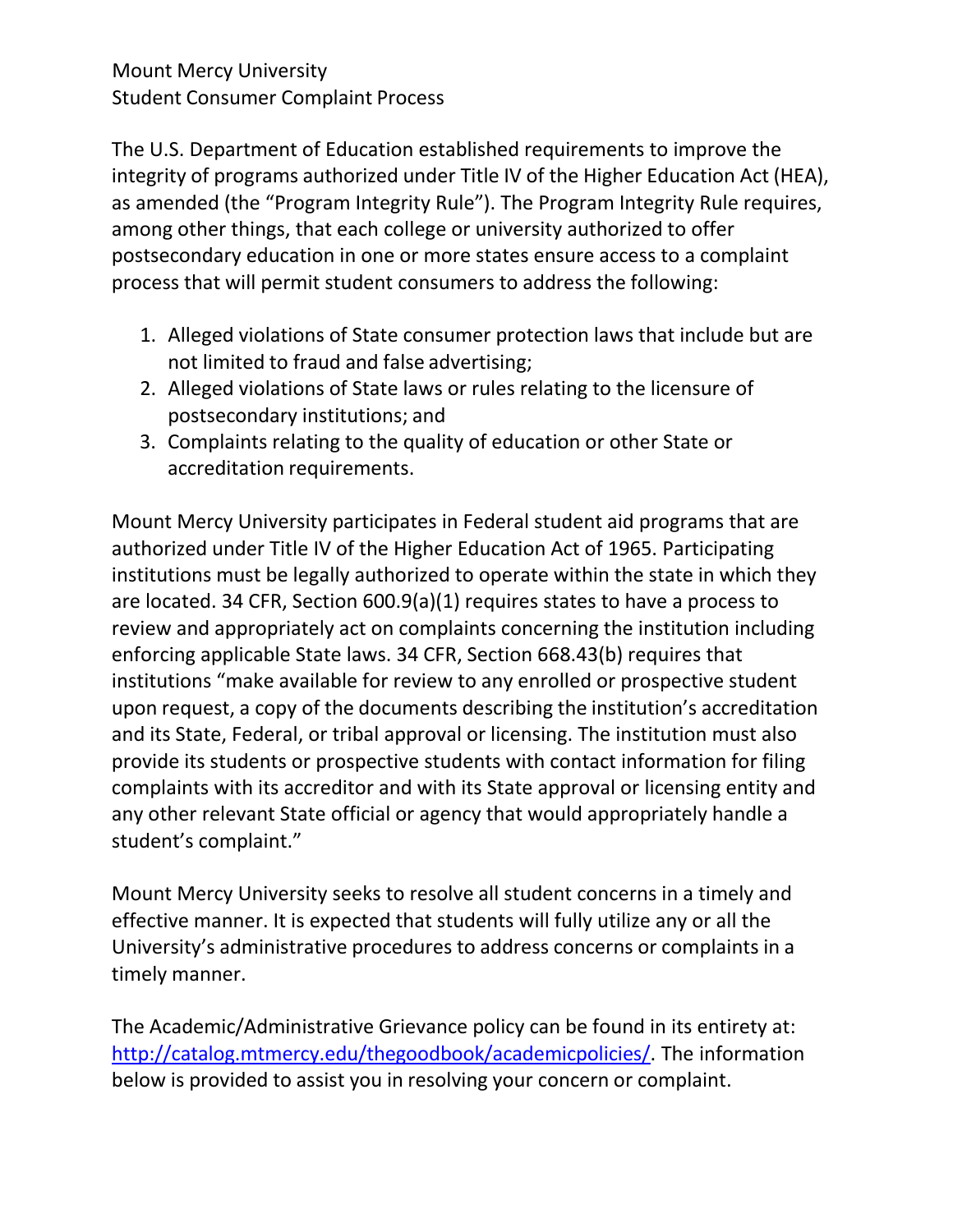Students are strongly encouraged to work with the involved individual(s) or office(s) before filing a formal grievance. The information below is provided in case you are unsure of where to direct your concern or complaint.

If your concern or complaint involves sexual harassment or discrimination, report it to Mount Mercy University's Title IX [Coordinator.](https://www.mtmercy.edu/title-ix)

| Complaints or concerns involving:              | Contact:                                                                                |
|------------------------------------------------|-----------------------------------------------------------------------------------------|
| Course grade or evaluation                     | Course instructor                                                                       |
| Academic programs, accreditation               | <b>Office of the Provost</b>                                                            |
| Admissions eligibility                         | <b>Admissions Office</b>                                                                |
| Tuition, Fee payments                          | <b>Student Accounts</b><br>studentaccounts@mtmercy.edu<br><b>Billing &amp; Payments</b> |
| Loans, Scholarships, Grants                    | <b>Financial Aid</b>                                                                    |
| Academic records, transfer credit, transcripts | <b>Registrar's Office</b>                                                               |
| Military/Veterans Benefits                     | <b>Veteran Education Benefits</b>                                                       |
| Housing, Clubs/Organizations                   | <b>Student Life</b><br><b>The Good Book</b>                                             |
| <b>Student Code of Conduct</b>                 | Dean of Students<br><b>The Good Book</b>                                                |
| Sexual Harassment and Discrimination           | <b>Title IX Coordinator</b>                                                             |
| Academic and Environmental Accommodation       | <b>Disability Services</b>                                                              |

If you feel your concern or complaint has not been resolved after working through the appropriate office, a formal grievance can be filed using the process outlined in the **Academic/Administrative** [Grievance](http://catalog.mtmercy.edu/thegoodbook/academicpolicies/) procedures referenced above.